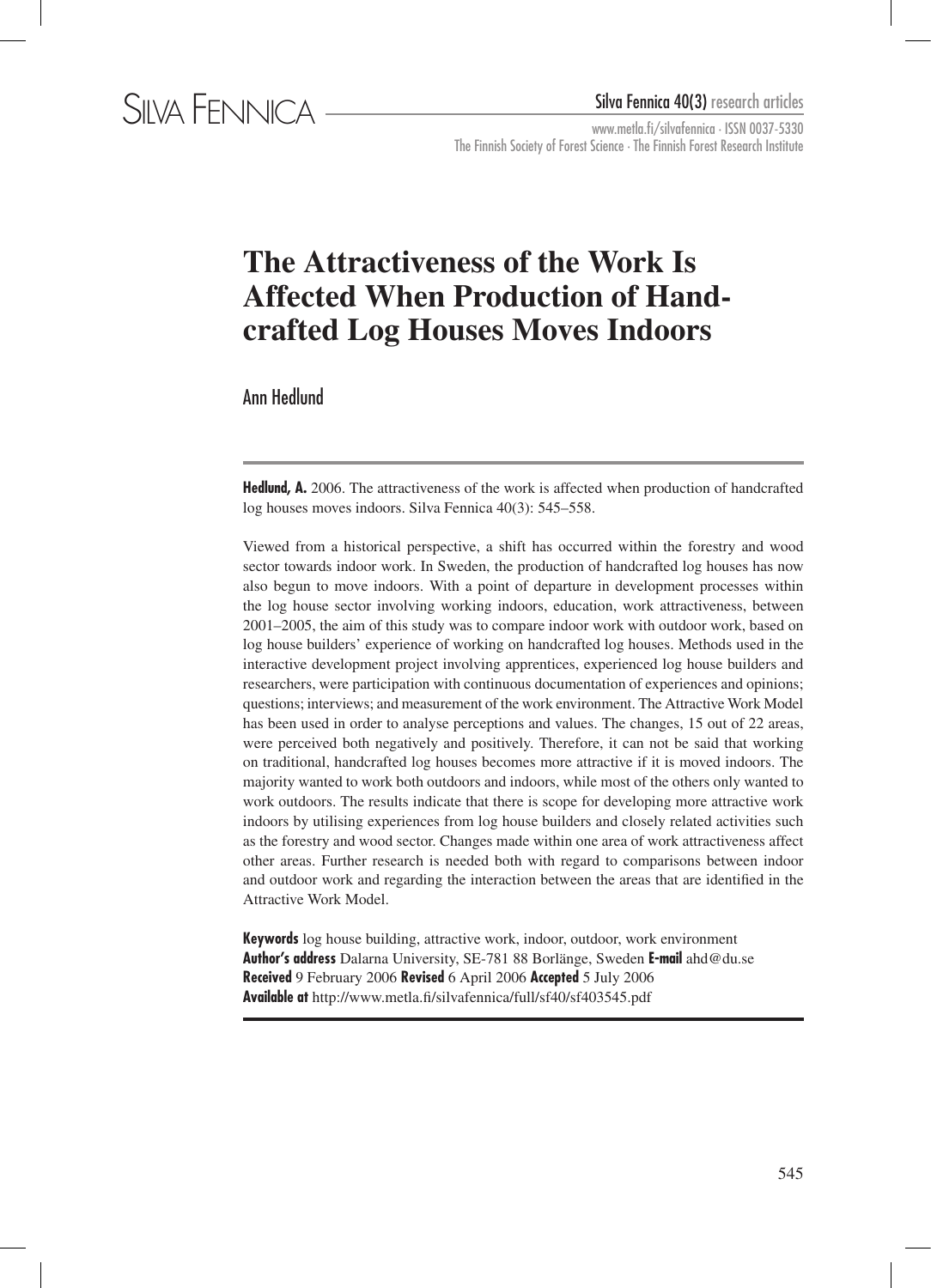## **1 Introduction**

Many tasks within forestry have been mechanised, especially as far as logging is concerned (Driscoll et al. 1995). Swedish forestry underwent extensive rationalisation between the 1950s and 1990s with the introduction of machines (Attebrant et al. 1997). Difficulties recruiting skilled workers were one reason for introduction of harvesters in steep and difficult terrain in Norway (Nitteberg 2003). Mechanised harvesting of hardwood in France is expected to lead to more attractive work for young people (Bigot and Cuchet 2003). Mechanisation resulted in a large proportion of forestry workers leaving outdoor work and they are now sitting in operators' cabs instead of being outdoors.

At Swedish sawmills, the amount of the sawyer's working time spent inside the sawmill building rose from 50% to almost 100% during the second half of the 19th century (Johansson 1988). Heated production facilities began to be built during the 20th century (Grönlund 1992) and one of the consequences of the sociotechnical organisational ideas introduced during the 1970s, '80s and '90s was the concentration of personnel in control rooms inside the sawmill buildings (Ager 1993).

The shift towards indoor work is not unique to the forestry and wood sector; indeed, most people spend 90% or more of their time indoors (Seltzer 1995). For example, such typical outdoor occupations as construction work have experimented with the production of wall sections under cover in on-site workshops directly adjoining construction sites (Sundelin 1994). In Sweden, the production of prefabricated sections for houses and whole houses inside factories is widespread (Chiang and Tang 2003, Richard 2005).

Even within the production of handcrafted log houses, a tradition that dates back over 1000 years (Håkansson 1993), a few companies in Sweden have begun to move their operations indoors and that is the focus of this paper.

The chain-saw operator's heavy physical work changed with the mechanisation of forestry to monotonous, repetitive, static workload when becoming machine operator (Axelsson 1997). Similar changes are seen when the industrialisation moved work indoors. Prefabrication and mechanisation made the work of the labour easier and with automation the tools took over the tasks from the labour (Richard 2005). Positive correlations have been observed between work satisfaction and satisfaction with the indoor environment (Haghighat and Donnini 1999).

In order to create a good indoor environment, attention is paid to thermal environment, air quality, noise, dampness and lighting (Leinster 1992), but good relations between the occupants of a building are also needed if we are to feel good (Samuelson 2003). On entering a room we experience a feeling of enclosure that is hard to define (Silfverhielm 2003).

People have a desire to be outdoors and outdoor environments incorporating natural elements can offer psychological benefits (Krenichyn 2006). The use of the natural environment for recreation has become increasingly important (Kangas and Markkanen 2001) and for urban dwellers parks are important places for regular physical activity (Krenichyn 2006). Outdoor environments in the form of healing gardens have effects of rehabilitation on people who are stressed and urban green spaces help to maintain good health (Stigsdotter 2005). Spending time in daylight promotes a good frame of mind (Espiritu et al. 1994).

The opportunity to be outdoors (at least for part of the working day) is perceived as a health determinant (Fjaestad and Wolvén 2005) and people who work indoors feel better if they have a view of a green environment than if they have no room with a view (Stigsdotter 2003). "To be outdoors" ranked second among the reasons given by machine operators as to why they were happy in their work (Bostrand 1984).

Within the forestry and wood sector, problems with high vibration levels have been noted both in outdoor and indoor work – i.e. chainsaw work (Axelsson 1997), in operators' cabs (Bostrand 1984, Lidén 1989) and in sawmills (Ager et al. 1995). At sawmills and joineries there are airquality problems such as wood dust and fungal spores (Andersson and Rosén 1995, Roponen et al. 2002, Liukkonen et al. 2004). The incidence of mould at sawmills is higher indoors than outdoors (Simeray et al. 1997).

Both for machine operators and at sawmills, for example, problems have been identified with temperature, noise and lighting (Bostrand 1984, Lidén 1989, Ager et al. 1995). For forestry workers, noise is one of the biggest work-environment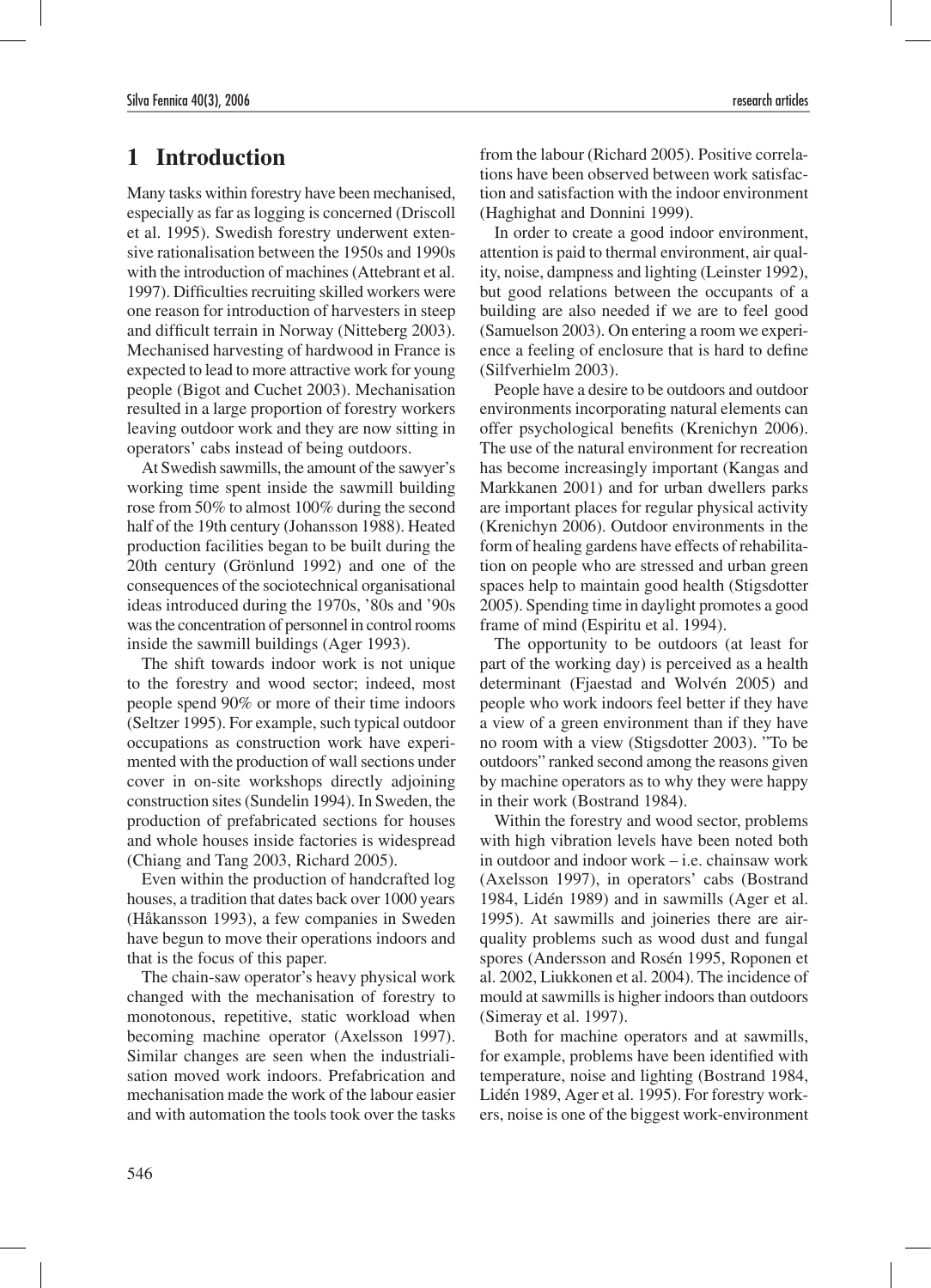problems (Apud et al. 1989) and noise exposure is also commonly encountered within the wood industry and the construction sector (Bornberger-Dankvardt et al. 2005). Forestry workers also have problems with workload injuries (Pontén 2000).

Outdoors, forestry and construction workers are affected by weather and climate. They are exposed both to heat (Apud et al. 1989, Wästerlund 1998) and cold (Yränheikki and Savolainen 2000, Hildebrandt et al. 2002, Gavhed 2003). In summer, outdoor work leads to a greater risk of sun damage (Purdue et al. 2001). Depending on the ground surface, terrain and weather, forestry and construction workers are also subject to slip and fall accidents (Gao and Abeysekera 2004, Lipscomb et al. 2006). Uneven surfaces and manual lifting work impose greater strains on muscles and disks than work on even surfaces (Jiang et al. 2005). The use of power woodworking tools entails many risks (Whitehead 1994) and the frequency of accidents and occupational illness within the construction, forestry and wood sectors is high (Yränheikki and Savolainen 2000).

The criteria applied when comparing indoor and outdoor work are often not the same. It has not been possible to find comparisons between the same type of work indoors and outdoors. Outdoor work is described as physical and active, whereas indoor work is sedentary (Schaubroeck et al. 1998). Hildebrandt et al. (2002) cite studies in which outdoor work is often associated with heavier and less controlled musculoskeletal loads. Bearing in mind the employment situation, where many sectors are having (and are expected to continue to have) difficulties recruiting personnel (Fürth et al. 2002, Bigot and Cuchet 2003, Nitteberg 2003), the question of where people want to work is an important one.

Against the background of the research and development work in this study, the aim was to utilise log house builders' viewpoints and opinions in the planning of indoor work. There were similar ambitions within the sawmill industry in Sweden during the 1980s. It was considered necessary to try a production-engineering philosophy that was predicated on a more positive view of humanity than the earlier objective view of man at work, whereby considerably greater use would be made of people's knowledge, experiences and inner motivation, with a view to achieving high

productivity and quality (Ager et al. 1981).

By studying the production of handcrafted log houses, the change between working indoors and outdoors has been identified. The work involved in both indoor and outdoor production consisted of the same elements. The question as to whether work is to take place indoors or outdoors is of particular interest to the log-house sector in Sweden, which has seen woodworking indoors or under cover as a fundamental prerequisite for the creation of attractive work and workplaces, especially for young people (Föreningen Svenska Timmerhus 2001).

Attractive work is needed in order to engage, retain and recruit personnel. Whether or not a job is attractive depends on how the individual perceives the work and values its various aspects. This study relates mainly to the relativity of the notion of something being more or less attractive (Åteg et al. 2004). Åteg et al.'s (2004) Attractive Work Model had not yet been published when the majority of this study was conducted and it has therefore only been possible to use it as an analytical tool.

Experienced log house builders and apprentice log house builders took part in the study. The log house builders chose to work indoors during a period when a prospective major customer was stipulating as a quality requirement that the timber must not be allowed to become blue-stained. The work was due to take place during the autumn/early winter and blue staining occurs easily in rainy autumn weather. In addition, time was short and the log house builders were concerned about losing a lot of working time on account of snow, rain and cold. Training of the apprentices was located indoors for two reasons: partly because the organisers of the training believed that the apprentices were able to absorb the training better if the activities were not disrupted by the weather conditions and partly because production of log houses was expected to take place indoors in future.

The aim of this paper is to compare indoor work with outdoor work based on log house builders' experience of work on the production of handcrafted log houses. The focus is mainly on the following three questions:

Is the log house builders' experience of the attractiveness of working on the production of handcrafted log houses affected when the work takes place indoors as opposed to outdoors?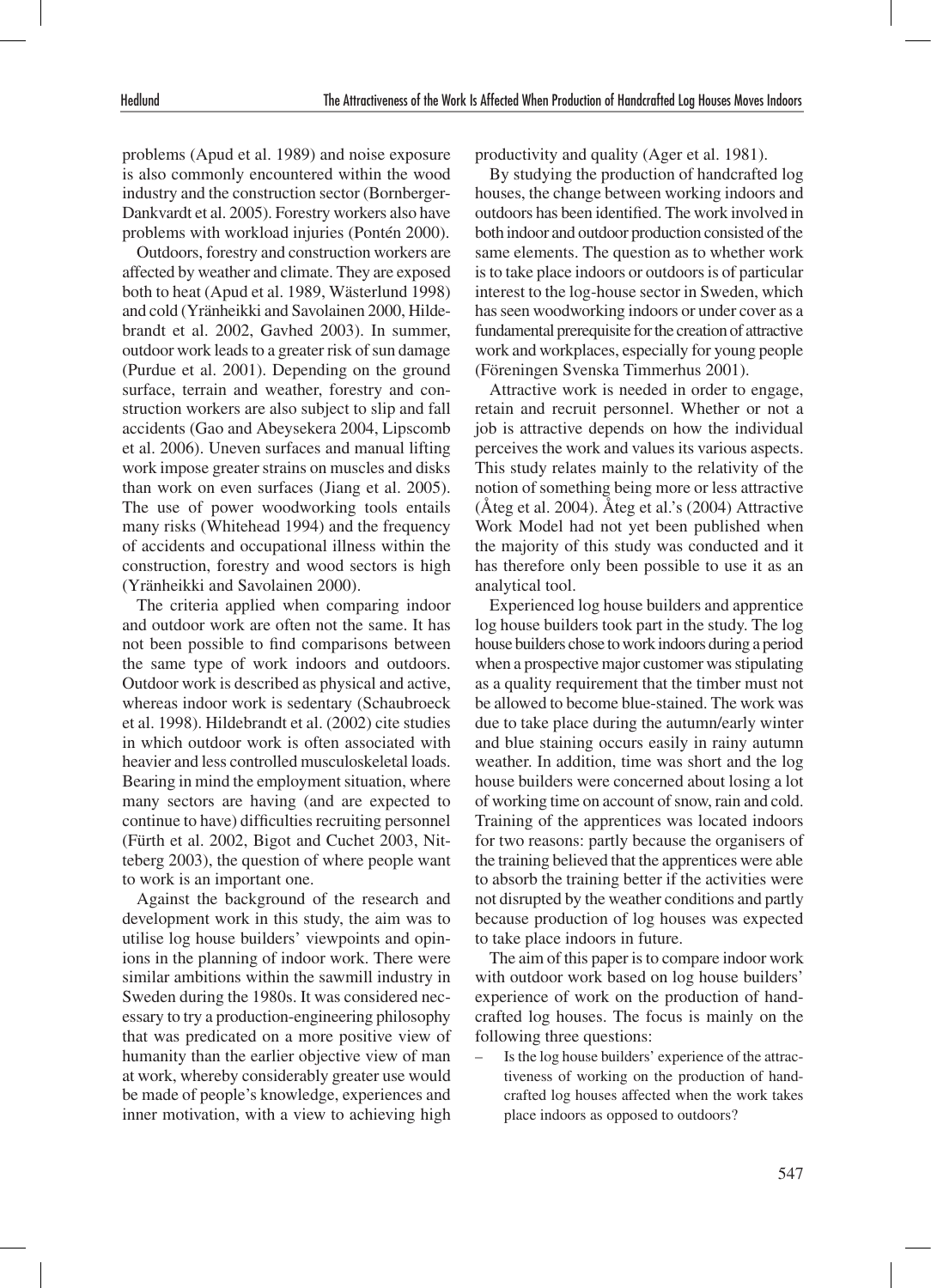- Do log house builders prefer to work on the production of handcrafted log houses indoors or outdoors?
- According to log house builders, what are the key criteria that need to be applied in order to make work on the production of handcrafted log houses indoors more attractive?

## **2 Materials and Methods**

This is a descriptive study based on an interactive development project within the log house sector involving working indoors, education, attractiveness etc. The interactive development project was conducted from 2001–2005 in Dalecarlia, Sweden, whereby apprentices, experienced log house builders and researchers jointly identified different aspects of the work that varied between indoors and outdoors and also sought solutions that would create attractive indoor environments. In addition, input was received from instructors, the Swedish Log house Association and people connected with the training programme. Data was collected by participation with continuous documentation of experiences and opinions.

Activities in the project were for example measuring of noise, dust, vibrations and lightning as a base for discussions, as well as mounting boards for noise reduction and overhead travelling cranes. Noise was measured with a Brüel and Kjaer Noise Dose Meter (Type 4436) in accordance with Swedish Work Environment Authority requirements (Arbetsmiljöverket 2005a) and filter dust sampling on a full-time test basis (Criteria Group for Occupational Standards 2000, Levin 2000) was performed in the apprentices' workplace in December 2001.

The study was conducted with two groups of interacting respondents: apprentices and log house builders. These are apprentices from the first four years  $(N=47)$  of the one-year post-secondary training programme entitled "Production of log houses", which started in 2001. The apprentices were men aged from 19–53 years (median: 28 years) and the majority were aiming to become professional log house builders. During the training programme, the apprentices worked mainly indoors but also outdoors, especially during their

practical weeks. All apprentices took part in the study during their period of study. All of the first two years' intakes had worked with log house building two years after completing the training, 15 as employed and the remaining 6 at their leisure time. The log house builders belonged to an association consisting of five log-house companies which ranged from one-man companies to firms with five employees not including the owners  $(N=15)$ . The majority of the log house builders were in their 50s or older, with many years' experience of log-house production outdoors. The experiences of log house building indoors are based mainly on the association's production activities during the period from October 2002 until March 2003. Before, after, and also – in some cases – during this period they also worked outdoors.

The apprentices answered alone in writing some structured questions about work with log house production. The topics were; where they wanted to work (at the end of the training  $(N=29)$ ), and how much and where they had worked (after 6  $(N=20)$  and 12 months  $(N=19)$ ). Semi structured interviews about experiences and being indoors/ outdoors relating attractiveness of log house production were conducted with the apprentices  $(N=21)$  two years after the training. In March/ April 2003 semi structured interviews were conducted with log house builders  $(N=6)$ . The topics were reasons for being indoors/outdoors; advantages, needs and obstacles to be indoors; and advantages and disadvantages outdoors. All interviews were conducted by the author and lasted in average for about 1 hour.

Åteg et al.'s Attractive Work Model (2004) has been used as a basis for analysing how the work on the production of log houses was affected. The Attractive Work Model is based on people's opinions about what makes a work attractive. It is constituted by the parameters work content, work satisfaction and work conditions (see Fig. 1). Work content is what the employee does when carrying out the work (and how he does it); work satisfaction is what the employee feels he gets out of performing the work; and work conditions are things that are common to all of a company's employees, i.e. they are not dependent upon the specific tasks or on what the employees feel they get out of performing the work (Åteg et al. 2004).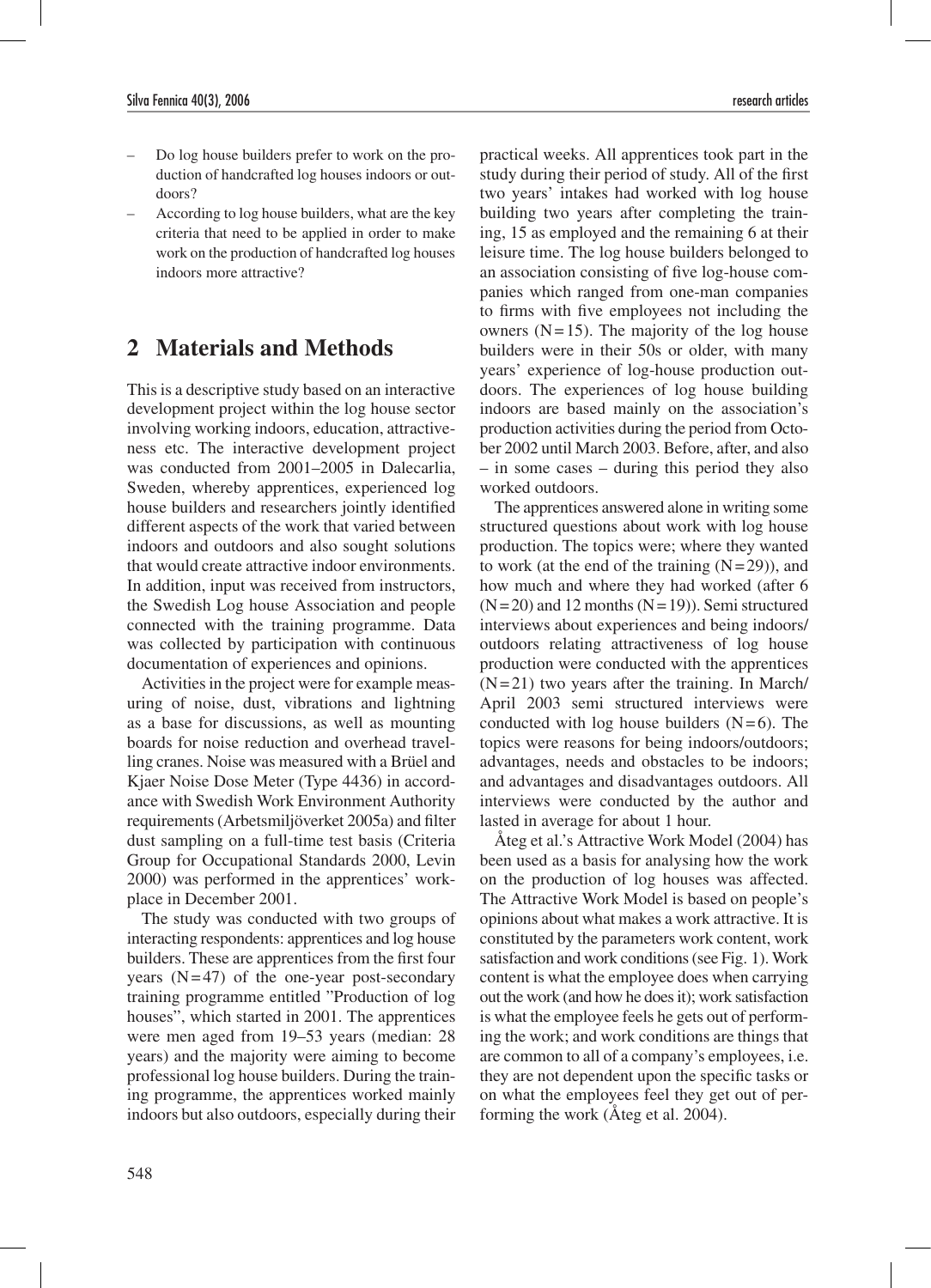

Fig.1. Attractive Work Model (Åteg et al. 2004).

All the collected data involving log house builders' and apprentices' perceptions of changes in factors pertaining to the work and also on whether the changes were perceived to be positive or negative have been structured in the Attractive Work Model. When analysing the data to answer the three aim questions, the results have been structured separately for each group, apprentices and log house builders.

### **3 Results**

The reported results for the three aim questions (3.1, 3.2 and 3.3) apply both to apprentices and log house builders. When differences between the groups were discovered, they are highlighted in the report.

#### **3.1 Attractiveness of Work Is Affected**

The changes that the log house builders and the apprentices perceived when working indoors as opposed to outdoors are reported below, structured into various areas within work conditions, work content and work satisfaction.

#### *3.1.1 Work Conditions*

*Location* – With one exception, all of the compa-

nies' woodworking facilities were located out of town, surrounded by forest and with few visitors, whereas the indoor facility was sited on an industrial estate where the disruptions from visitors were perceived to be larger. However, visits were regarded as positive if they led to orders for log houses. One perceived advantage of the industrial estate was that it avoided having to drive on gravel tracks during thaws.

*Working hours* – The log house builders thought that they worked more when they felt it necessary to be at the workshop from 7 am until 4 pm, something which was perceived negatively. Outdoors, they adapted the working days to the daylight during the winter and therefore felt that they were able to follow the natural rhythm of the seasons by working less during the dark times of the year when they were feeling more tired. The contractors felt obliged to attend to book-keeping and paperwork, etc., after the working day at the workshop, whereas in the case of outdoor work this was done during days with poorer weather.

*Physical work environment* – There was perceived to be a major change in the physical work environment when the work was done indoors as opposed to outdoors. Indoors, the possibility of maintaining a constant and appropriate temperature was recognised. Positive effects were perceived from not being exposed to precipitation and wind, and also cold in winter and heat in summer. On the other hand, problems with draughts and cooling were envisaged when timber needs to be brought in from outside. Indoors, exposure to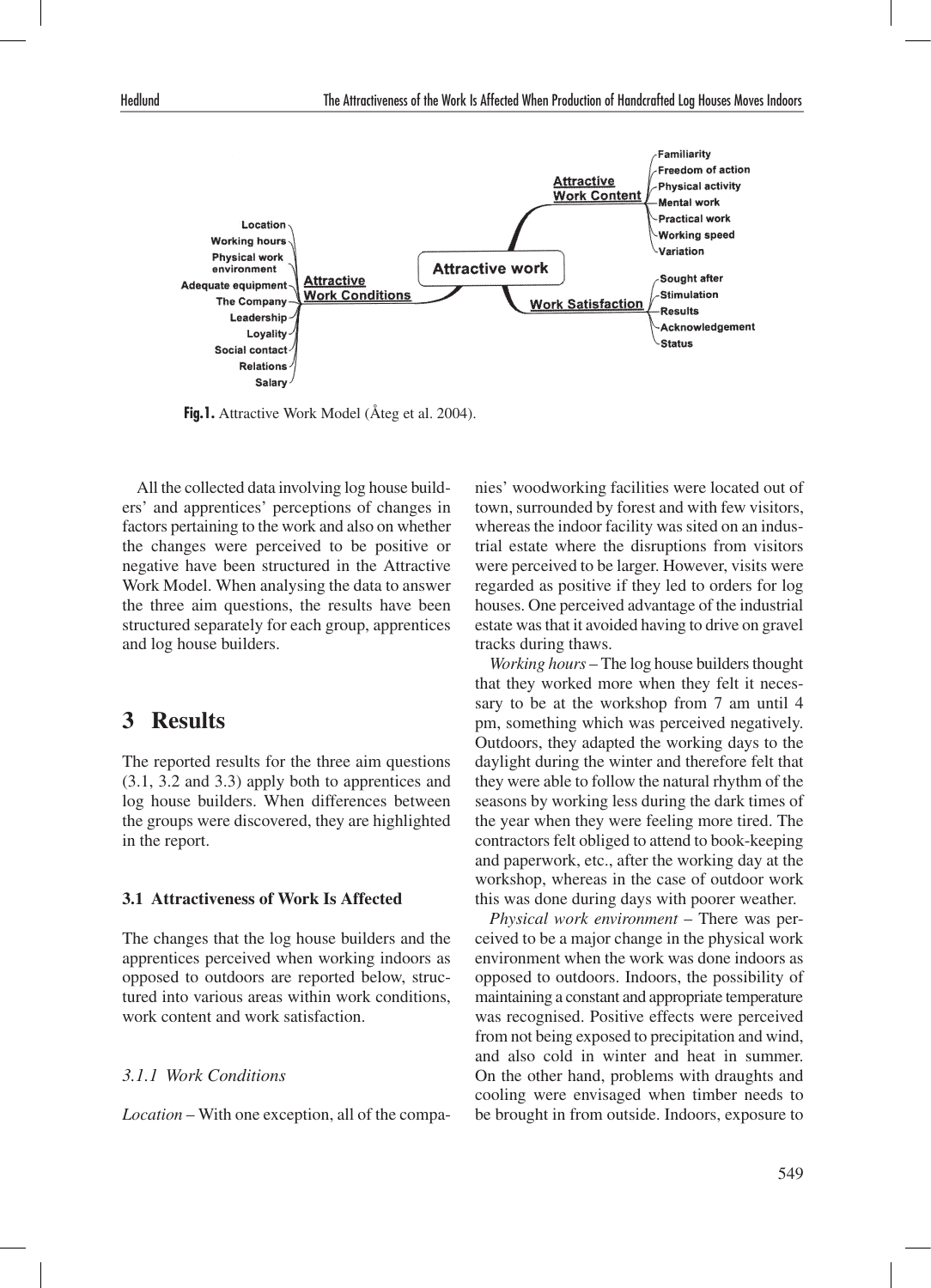wood dust and noise was considered to be more problematic, and likewise there was concern about the occurrence of mould. During a practical day spent woodworking indoors, three apprentices were respectively exposed, in the space of barely 5 hours of actual work, to 1.2, 2.1 and  $3.0 \text{ mg/m}^3$ of inhalable wood dust  $1$  and noise levels of 89.4, 91.2 and 93.0  $dB(A)$  Leq<sup>2</sup>. Indoors, the space was seen to be more limited both as regards floor area and height. Views on the light conditions were mixed. Although daylight outdoors was preferred and the artificial lighting indoors was not considered to be ideal, it was better than the floodlights that were used outdoors in dark conditions. When the frame is built, the working areas are moved upwards owing to the need for spot lighting and, at the same time, the frame may block the light sources. From an efficiency standpoint, level floors were preferred, while there was a fear of dropping tools, especially the broad axe, on concrete floors and thereby damaging the edge. Many thought it was nice to work outdoors, but some people thought it was nice to be indoors in winter-time. Whether walls, roofs and floors were finished and painted also influenced their perception of the environment. Reduced risks of slipping compared with outdoors, where snow, ice and rain made scaffolding, logs and the ground slippery, were perceived positively.

*Adequate equipment* – Indoors, chainsaws, which could not be used on account of exhaust gases, were exchanged for electric chainsaws with less power. This was perceived as deterioration. The opinions were divided as to whether an outdoor crane was better than an indoor overhead travelling crane. It was felt that several logs could be lifted simultaneously when there were several overhead travelling cranes, whereas only one log could be lifted with a single outdoor crane. Moving timber from a storage yard outdoors to the indoor production facility was perceived as more problematic than the corresponding operation outdoors.

*The Company* – One aspect of being indoors that was highlighted as negative by employees and contractors alike was the cost of the premises. The cost of an outdoor workplace was considered to be lower than if one were to rent or build premises. It was felt that one would need to have the certainty of work all year round in order to justify the risk of investing in an indoor workplace.

The investment is considered economically viable for companies with many employees and where activities can continue regardless of the weather. It was felt to be too costly to have a workplace both outdoors and indoors.

*Social contact* and *Relations* – In the case of indoor work, the noise level was constantly so high that the log house builders used ear protection the whole time. They therefore found it difficult to communicate and felt isolated.

#### *3.1.2 Work Content*

*Familiarity* –To a larger extent, the fact that the log house builders are not affected indoors by weather and wind meant that they felt they knew what to expect during the day. The reduced risk of interruptions was perceived to result in more reliable time scheduling.

*Freedom of action* – For the log house builders in the association, working indoors meant that they experienced less freedom of action. It was not possible for all projects to take place simultaneously indoors, since the space was limited. Furthermore, it was felt necessary for the whole working day to be spent in the workshop, and paperwork, etc., was done in the evenings and at weekends.

*Physical activity* – Drier timber was felt to be easier to work with and is not as heavy as moist timber.

*Practical work* – It was felt to be easier to work with unfrozen than frozen timber. Not only was the timber unfrozen indoors but it was also dry and therefore easier to draw on.

*Working speed* – Pressure of time was experienced less indoors since there were fewer unwanted interruptions on account of weather and work was more efficient. In part, the efficiency was due to the fact that the floor was level and consequently it was not necessary to conduct the levelling procedures that are required on uneven surfaces and if the ground moves on account of frost. The timber did not need to be covered every day to protect against precipitation. Tools did not need to be collected up and there was less snowclearing. As has been described under "Working hours", it was believed that too much log house building would be carried out during the winter when working indoors. As far as outdoor work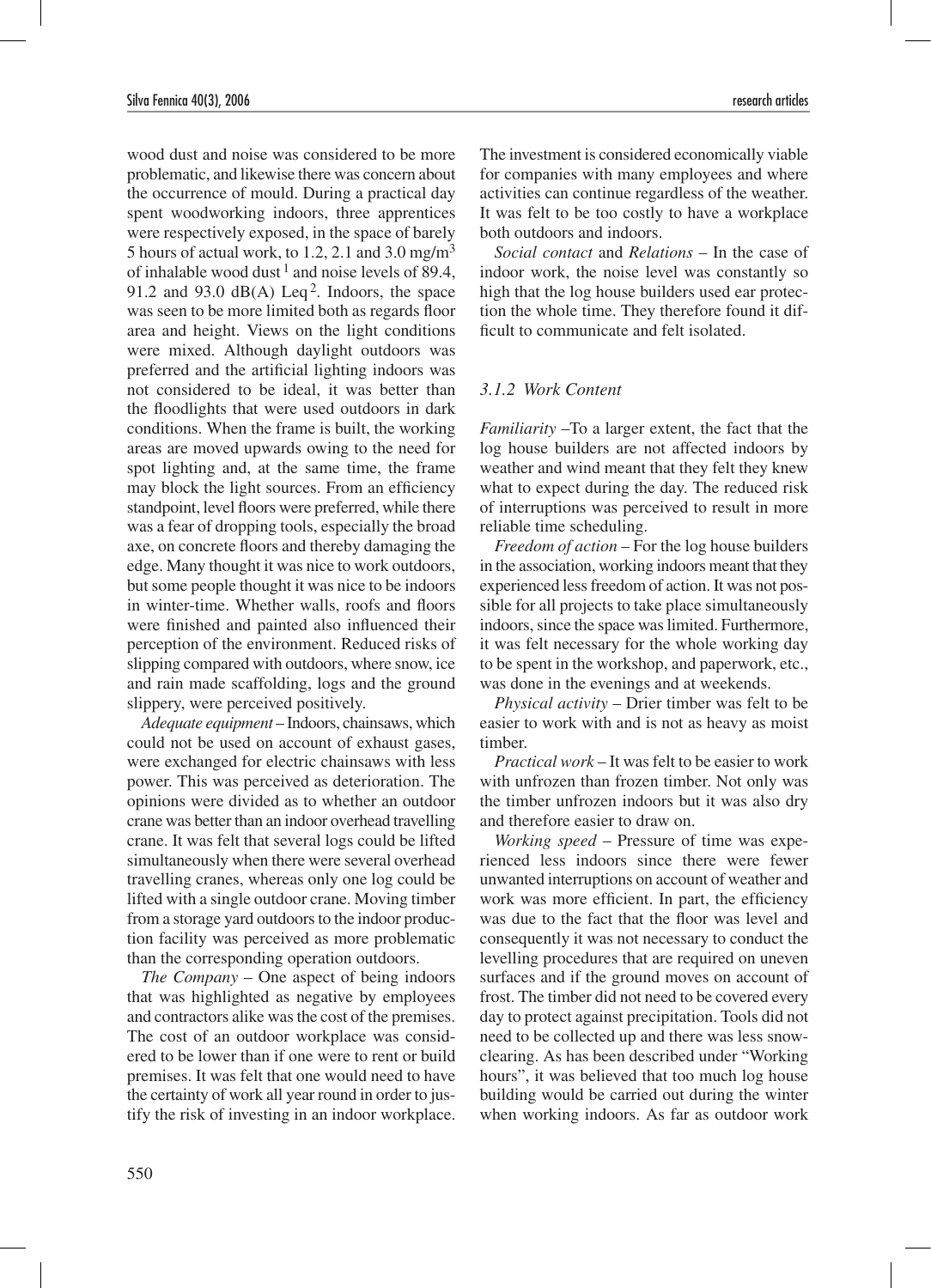is concerned, self-employed contractors looked positively on the fact that they were able to go home on the days when they were prevented from working by snow, rain and cold.

#### *3.1.3 Work Satisfaction*

*Results* – Use of dry timber indoors was considered to result in high-quality products.

*Acknowledgement* – The log house builders experienced an increased feeling of acknowledgement since they could work with increased efficiency and achieve higher quality standards.

*Status* – Pride and enhanced professional identity were experienced when the indoor work meant that it was possible to supply the customer with the demanded higher-quality product.

#### *3.1.4 The Overall Picture*

To sum up, 15 out of 22 areas were found to be affected when the production of handcrafted log houses took place indoors rather than outdoors. The impact on six areas was perceived as being positive, while four were influenced both positively and negatively, and five negatively (see Table 1). The changes within work content and work satisfaction were to a higher degree

perceived positive, and within work conditions negative.

There was an interaction between the areas. Perceived change with regard to location, physical work environment and adequate equipment was considered to affect the efficiency of the work. The perceived increased efficiency in turn had a positive impact on working speed and acknowledgement. The positive change in results was cited as a reason for increased acknowledgement and status. Freedom of action was perceived negatively as a result of the working time spent in the workshop.

#### **3.2 Desire to Work Both Indoors and Outdoors**

Few respondents had a definite view that they wanted to work either indoors or outdoors. On consideration, both of the alternatives were seen to have advantages and disadvantages.

#### *3.2.1 Log House Builders*

Aside from the quality considerations, the log house builders' principal motivation for working indoors was the fact that the work can be carried out regardless of the weather. Temperatures below

**Table 1.** Perceived change in various areas of work when the production of handcrafted log houses moves indoors.

| Perceived change           | Work conditions                                                    | Work content                                       | Work satisfaction                                  |
|----------------------------|--------------------------------------------------------------------|----------------------------------------------------|----------------------------------------------------|
| Positive                   |                                                                    | Familiarity<br>Physical activity<br>Practical work | <b>Results</b><br>Acknowledgement<br><b>Status</b> |
| Both positive and negative | Location<br>Physical work environment<br>Adequate equipment        | Working speed                                      |                                                    |
| Negative                   | Working hours<br>The company<br>Social contact<br><b>Relations</b> | Freedom of action                                  |                                                    |
| No change                  | Leadership<br>Salary<br>Loyalty                                    | Mental work<br>Variation                           | Sought after<br>Stimulation                        |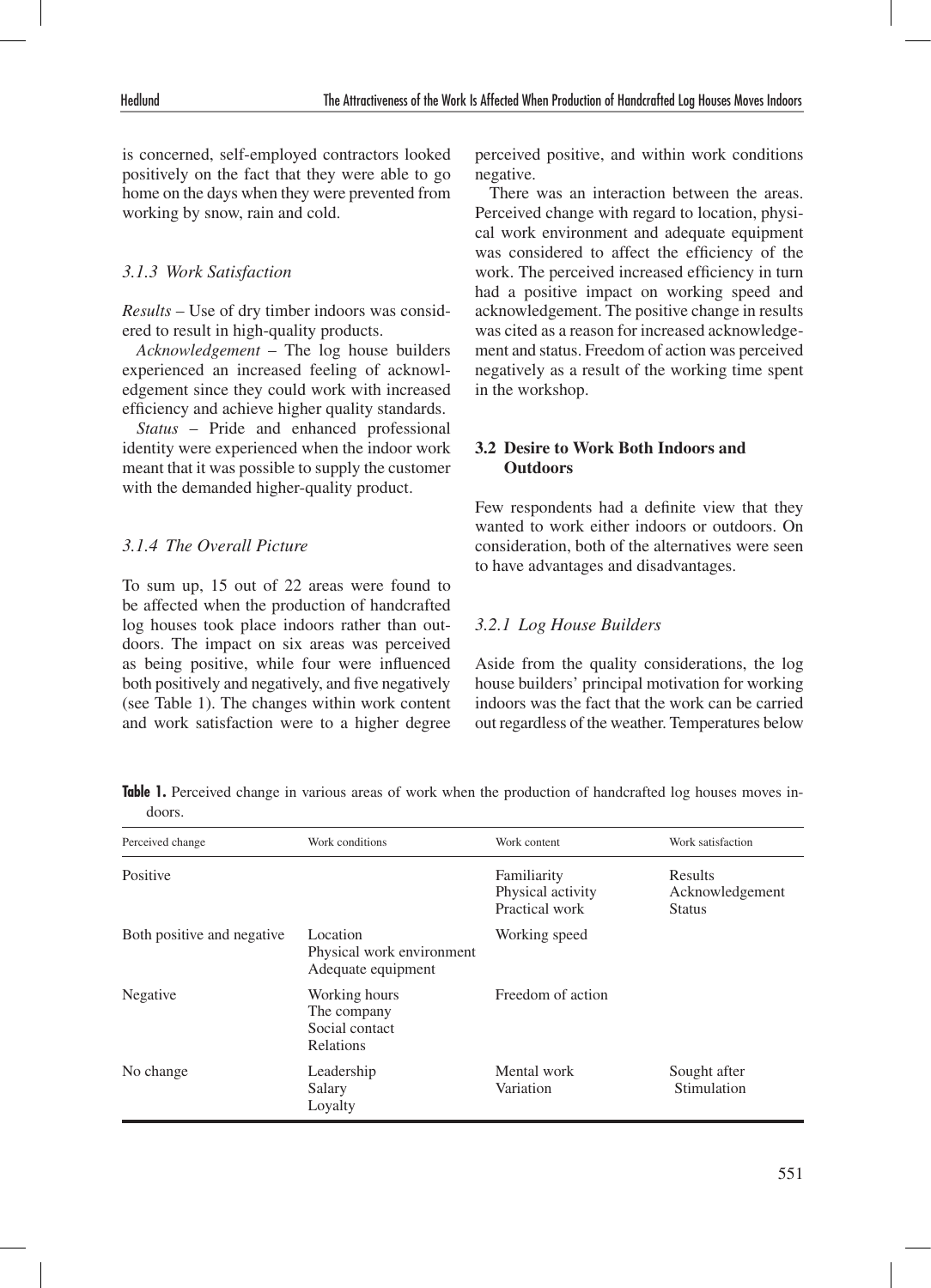minus 15–20 °C were seen as a threshold for outdoor log house building because of cold fingers, difficulty with precision and poorly functioning tools. Indoors, the work becomes more efficient and the risk of interruptions decreases. This is an advantage mainly for companies that have employees, since self-employed contractors do other tasks when they are prevented from log house building by snow, rain and cold. By building log house indoors, it is possible to gain 2–4 weeks' work over the course of a winter.

The log house builders had varying opinions over the extent to which they wanted to work indoors. One wanted to be indoors all year round in functional premises while another only wanted to have additional activities indoors in poorer weather. Some people regarded working indoors during the winter months (from October to March) as ideal. The indoor work had gone better than expected and the market dictated whether they were to continue indoors or not. The combination of suitable premises and suitable rent was considered to be crucial. Some contractors adopted a "wait and see" approach, whereas others were more proactive and geared themselves towards coming indoors for parts of the year.

#### *3.2.2 Apprentices*

The majority of the apprentices wanted to work both indoors and outdoors both at the end of their training programme and one year later (see Table 2), indoors during the winter and outdoors during the summer. The opinions changed for some, and more of them wanted to work outdoors two years after their training program. The motives varied and in many cases respondents mentioned an overall positive feeling with regard to the work

situation, which they could not specify.

At the interviews barely half of the apprentices (42%) felt that indoors or outdoors had a direct bearing on the attractiveness of the log house building. The majority of these apprentices (62%) wanted to work outdoors. They stated that "it feels good to be outdoors" and "there is nothing finer than to be outdoors". The rest of the apprentices did not consider the question of whether one is indoors or outdoors to be so important, but felt that the most important thing was actually being able to work as a log house builder. However, these apprentices had a definite view as to where they wanted to be working and most of them (73%) wanted to alternate depending on the season and the weather.

#### **3.3 Equipment and Premises Design Important for Attractive Indoor Log House Building**

The respondents opinions are that it is necessary to have job the whole year round, in order to make being indoors economically viable. Hitherto, there has often been little production during the winter. The rent needs to be low and it was regarded as too costly for the same company to incur costs both for indoor premises and an outdoor facility.

Regardless of scale, drier timber was needed indoors than outdoors. The companies either dried the timber themselves or bought pre-dried timber.

### *3.3.1 Premises Design*

Based on the development work undertaken with the log house builders and apprentices and their

| Desire to work            | End of training<br>$N = 29$ | One year after training<br>$N = 19$ | Two years after training<br>$N = 21$ |
|---------------------------|-----------------------------|-------------------------------------|--------------------------------------|
| Both indoors and outdoors | 62%                         | 63%                                 | 42%                                  |
| Only outdoors             | 17%                         | 21%                                 | 42%                                  |
| Under cover               | 17%                         | 16%                                 | 16%                                  |
| Only indoors              | $4\%$                       |                                     |                                      |

**Table 2.** The apprentices' desires about where to work with production of log houses.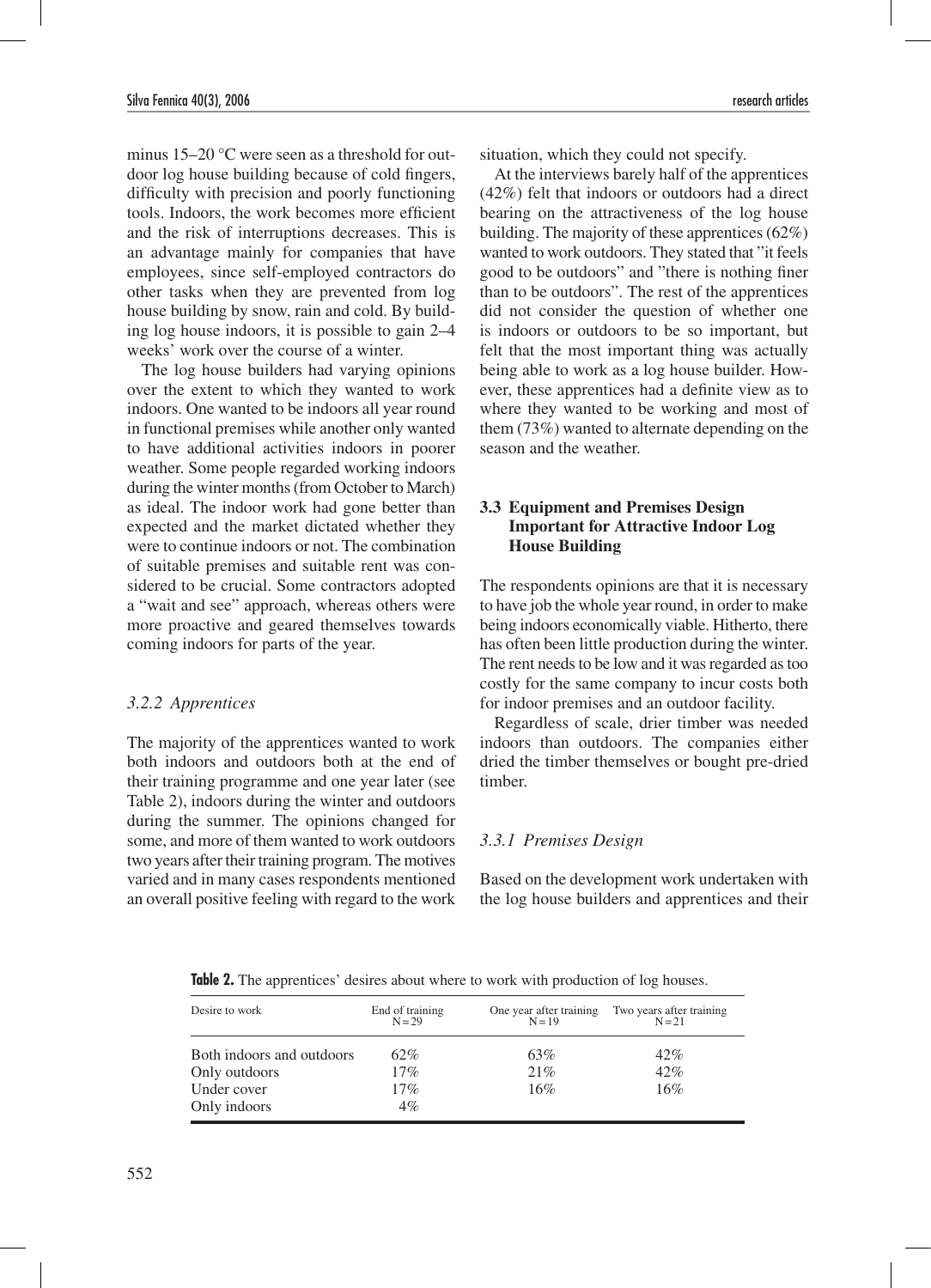experiences of indoor workplaces, the following wishes emerged with regard to the design of suitable premises for the production of handcrafted log houses. A floor area of around  $25 \text{ m} \times 40 \text{ m}$ would accommodate both the log houses and the timber. A ceiling height of 5–7 m and large doors (approx.  $5 \text{ m} \times 5 \text{ m}$ ) mean that a lorry can drive in and unload the timber with a crane, and 1.5-storey houses can be built. If timber is stored outdoors, it should be under cover and air locks are required so as to prevent the creation of draughts in connection with frequent intake of timber. The lighting is located high in the ceiling so that it does not restrict the lifting and construction height. There must be several windows and also proper roofs and walls which are painted and clean.

Since the work is physically demanding, a temperature of between 5 and 15 °C is preferred. The waste wood that is produced can advantageously be used to heat the premises, e.g. with hot-air systems.

Some felt that the floor ought to be concrete or asphalt, whereas others preferred wooden floors. One advantage of wooden floors is that if tools are dropped on the floor, their edge is not damaged.

To facilitate the removal of waste wood, somebody came up with the idea of "manure gutters". The thinking was to make recessed channels in the floor which are covered with gratings, just like in cowsheds. When the workshop is to be cleaned, the gratings are removed; shavings and small pieces of wood are pushed down into the gutters and removed with a "manure transporter".

Extractors for wood dust (especially from circular saws) were desirable. Finding a practical solution to this problem was regarded as difficult, since the log house builders move around and use circular saws at several different locations within the workshop.

#### *3.3.2 Equipment*

Lifting devices are to cover the entire area of the premises and must be positioned high enough to allow for the construction of 1.5-storey houses. Each house requires an overhead travelling crane and the number of cranes is dependent upon the size of the premises and also on how many houses are being constructed simultaneously. The

overhead travelling cranes must be positioned so that they do not collide. Various existing lifting frames, clamp hoists and securing straps can be used as lifting aids to attach to the overhead travelling cranes.

The noise level was perceived as problematic and varied between different types of tools. The vibration levels also varied  $3$  (for example, the noise level was higher for circular saws and the vibration level was higher with electric chainsaws, both of which could be used for the same operation). Before selecting tools, the apprentices felt that the use of ear protection reduces the noise exposure, but that they cannot protect the wearer against vibrations. In addition, the respondents noted the importance of tool maintenance, which not only affects exposure to noise and vibrations but also dust.

The circular saws were found to be the tools that produced the most dust. Blades with fewer, larger teeth were recommended in order to reduce the amount of dust and instead produce larger particles of wood. Better and more powerful electric chainsaws were also sought.

### **4 Discussion**

The objective in studying work on the production of handcrafted log houses was to explore the specific comparison between indoor and outdoor work. The objective is considered to have been achieved based on the results, which show that organisation of the work and elements of the work have, to a large extent, remained unchanged. It should be noted that the comparison is being made with a form of work that evolved outdoors over a period of around 1000 years (Håkansson 1993). The task of adapting the work to the conditions that existed indoors – and, not least, the conditions that may arise – is therefore far from complete.

Participation in an interactive development project and the use of questions, interviews, and measurement of the work environment has provided a large body of knowledge about the phenomenon that is being studied and has also contributed to the understanding of the concept and the Attractive Work Model. The collected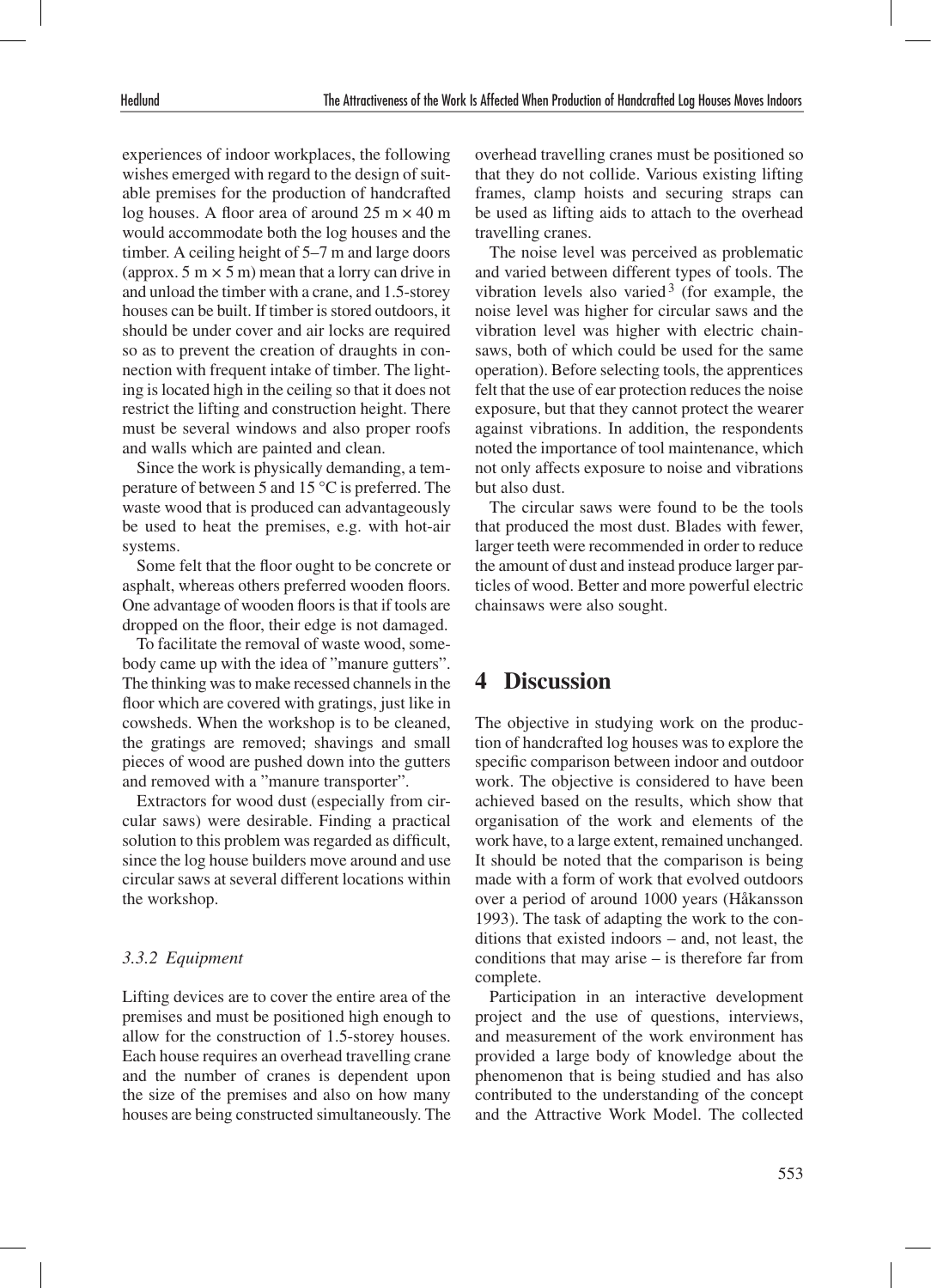empirical data is mainly of a qualitative nature, albeit with quantitative elements.

The results show that people's experience of the attractiveness of work is affected when the production of handcrafted log houses is moved indoors. Positively perceived changes were mainly founded on the fact that the weather did not affect the work, something which is reinforced by previously reported research about weather and the adverse impact of the wind on outdoor work. Many aspects of the physical work environment were perceived differently. Perceived problem areas, e.g. wood dust, noise, mould, draughts and light, are earlier known from the wood, forestry and construction sector, e.g. (Ager et al. 1995). Working with dry and unfrozen timber led to several positive experiences with regard to work content and work satisfaction. These results reinforce Åteg et al.'s (2004) assumption that a change in any factor has repercussions on the perception of other aspects of the work and on the overall picture.

Changes in working hours, working speed and freedom of action were perceived negatively due to the fact that the log house builders felt that they were more tired and needed shorter days in winter, book-keeping and paperwork were done outside working hours, and also too much log house building. Similar disadvantages with working speed and less freedom of action have been stated when working in a forest machine (Pontén 2000). It was noted when the log house building was moved indoors, but does not mean that it is a marked or permanent cause-effect relationship. One interpretation is that the production that had occurred outdoors was moved indoors without any major deliberated changes with regard to organisation. Outdoors, paperwork was saved up for times when the weather was poorer, whereupon the body was given a much-needed rest. Such alternative tasks, together with ancillary jobs, introduced variety into the log house building. Indoors, these elements disappeared and the log house building continued at the same pace, virtually without any time to recover. These and other observations show that even if the change is only considered to be a switch from an outdoor to an indoor environment, many changes in the work have been experienced and therefore need to be addressed.

Comparisons can be drawn with the mechanisation of the sawmill industry during the 1950s and '60s, when mass production systems were introduced, which initially led to restricted, monotonous and isolated sawmill work in a poor physical environment. Intensive efforts made during the 1970s to create a better work environment and new organisational forms led to substantial improvements in the physical environment and the workplaces (Ager 1994). Also the forest sector has learnt to have an overall picture and manage work-life issues at the same time as the operation changes and develops (Pontén 2000).

The log house builders' assertions that it is nice to be outdoors are supported by the desire to be outdoors (Krenichyn 2006) and the "wellbeing factor" of being outdoors (Bostrand 1984). Earlier studies – e.g. Stigsdotter  $(2005)$  – show that we feel better through being outdoors, which supports the statement that "it feels good to be outdoors". This assertion, together with "there is nothing finer than being outdoors", suggests that people are seeking a feeling based on the experience of one's surroundings such as air, sunshine, view, etc., as opposed to the feeling of enclosure in a room (Silfverhielm 2003). These feelings affect people's views of work indoors and outdoors, and are bolstered by assessments of other aspects.

Being indoors and being outdoors both have their advantages, which were also recognised by the log house builders and the apprentices. The majority wanted to work outdoors and indoors, while many of the apprentices only wanted to work outdoors and outdoor log house building was considered to have a direct, positive bearing on the attractiveness of the work. These results indicate that many newly trained log house builders will find the work less attractive if activities are moved indoors, as envisaged by the log house sector (Föreningen Svenska Timmerhus 2001). The result would then be the opposite of what was expected.

One question is whether log house builders, having no economic responsibility for the business, want to be outdoors, whereas employers – both in their own interests and in those of their employees – want to have the opportunity to be indoors. The results of this study do not indicate that this is the case. Among the contractors there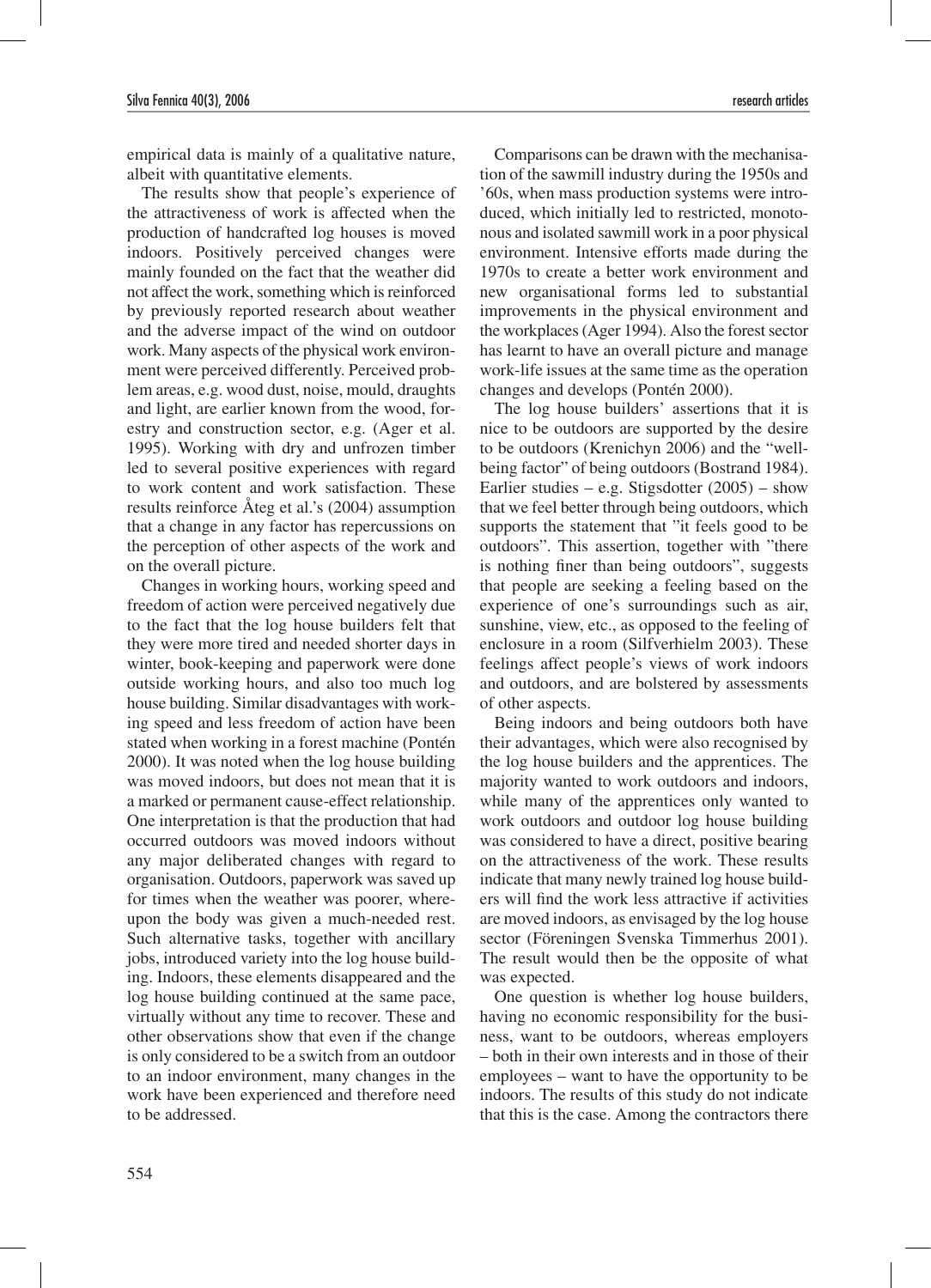were both those who proactively sought to move their activities indoors and those who felt that the market would dictate what happens. In addition, there were contractors who saw disadvantages in working indoors in winter from 7 am to 4 pm.

Another question is whether the apprentices' views manifest a more individual perspective than those of the log house builders, with the company's interests being disregarded. However this not seemed to be the case. The log house sector in Sweden consists to a large extent of either "one-man" or small businesses. Some apprentices should therefore have considered themselves as future self-employed workers, which was, indeed, what several of them became, whereas others saw a future as employees. Ambitions for the future aside, there appeared to be great awareness about the impact that their own work efforts have on the company's success. For example, the opportunity to work more efficiently and supply products of higher quality was viewed as positive, and premises costs as negative.

All things considered, the most appealing idea appears to be to create the necessary conditions for working indoors during the winter months, as a complement to outdoor work. One alternative may be to work outdoors under cover in order to utilise perceived advantages of being outdoors but still protect oneself against precipitation.

It was noted that in order to work indoors, one needed to have log house orders all year round. This prerequisite ought to apply if the previous reduction in activity during the winter was a consequence of not being properly geared towards outdoor log house building during this period and/or if there is an increased demand for traditionally handcrafted log houses.

As was noted previously, the incidence of noise, dust and vibrations is high in occupations of a similar nature to log house building. The log house builders and the apprentices in this study commented on the need to reduce these forms of exposure in order to increase the attractiveness of the work. On the other hand, they did not mention the risks of accidents (in fact they seemed more concerned about the edge on their tools than about themselves).

As with the idea of "manure gutters", it ought to be possible to apply experiences from other activities to indoor log house building. Problems with wood dust are, for example, also encountered in the sawmill and other wood-related industries (Liukkonen et al. 2004) and there are solutions that utilise stationary extractors and collectors that can be directly connected to the tools. The log house builders felt that the problem was greater for them since they move around the premises. However, parallels can be drawn with the engineering industry, which carries out welding operations in different places and has extractors with movable extractor arms. By drawing on experiences of this type and appropriate organisation of the indoor work, the log house sector ought to be able to find workable solutions. Their success in moving log house production indoors depends on whether the log house builders want to work indoors and on the motivation to actively seek improvements.

Experiences that have been gathered concerning suitable designs of premises for the production of log houses must be regarded as guidelines. They may provide a platform for companies that plan to begin handcrafting log houses indoors. In order to create attractive work indoors, the log house sector, needs to take advantage of people's knowledge, experiences and inner motivation.

### **5 Conclusions**

The overarching conclusion to be drawn is that it cannot be said that working on traditional production of handcrafted log houses becomes more attractive if it is moved indoors.

- Moving the same type of work, i.e. the production of handcrafted log houses, from its traditional outdoor setting to an indoor location affects the attractiveness of the work. The effects influence work conditions, work content and work satisfaction, and they are perceived both positively and negatively.
- The majority of the respondents want to work both outdoors and indoors. The indoor work will preferably take place during the winter months. There are, in addition, those who only want to work outdoors.
- By basing the design of premises on the activities themselves and taking advantage of experiences both from log house building and other activities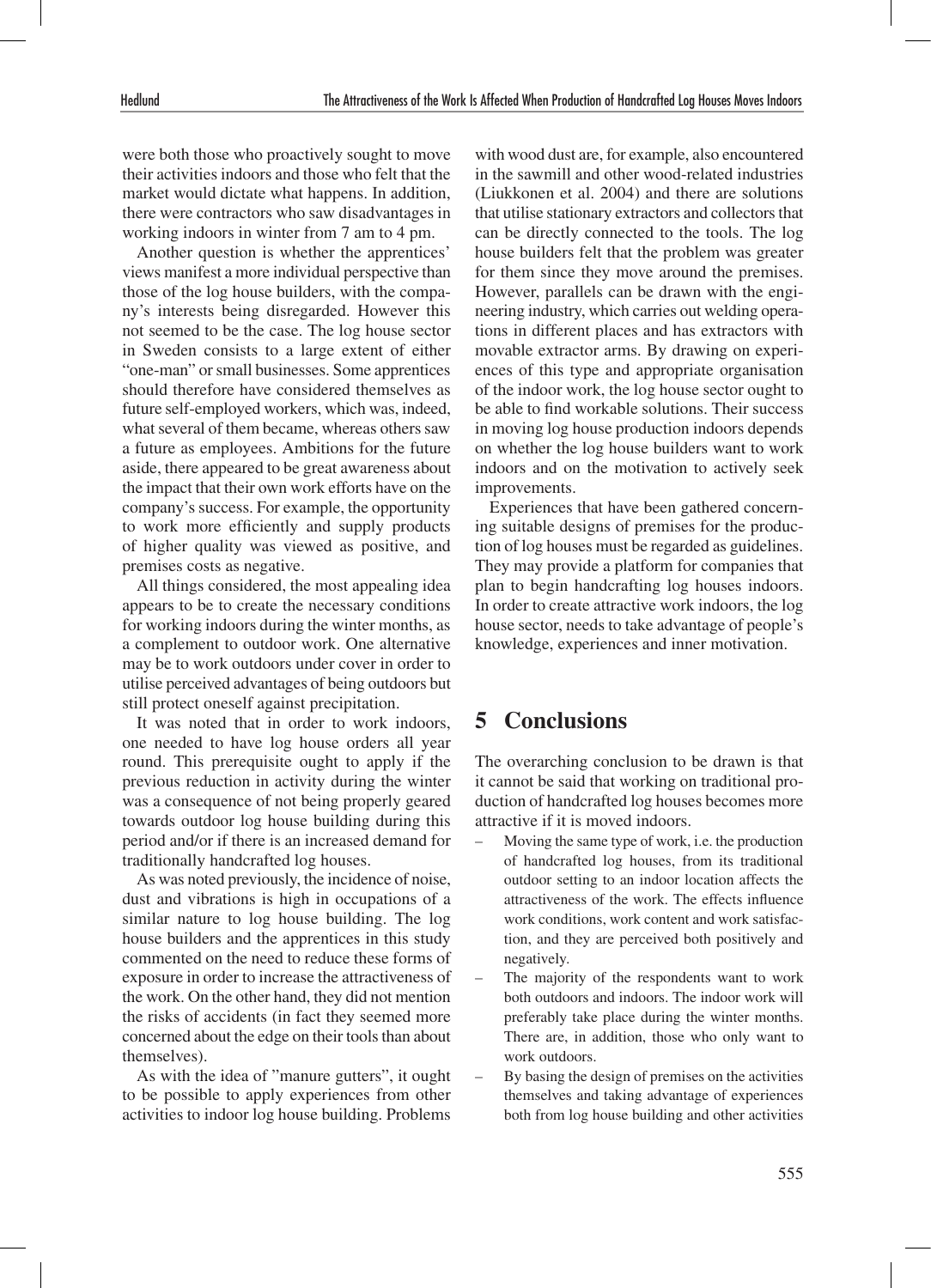(e.g. the forestry and wood sector), there is scope for developing more attractive work indoors in connection with traditional production of handcrafted log houses.

– As far as the attractiveness of the work is concerned changes in one area affect other areas. The fact that changes in one area affect other areas in the Attractive Work Model had previously been supposed and has here been demonstrated. Further research is required in order to gather general knowledge about interactions between the different areas. What effects give rise to changes within other areas and how is the comparison between indoor and outdoor work perceived within other occupations?

#### **Notes**

- 1 The threshold limit value for inhalable wood dust is 2 mg/m3 of exposure in the course of one working day (Arbetsmiljöverket 2005b).
- 2 The limit value and upper action value for daily noise exposure in the course of an eight-hour working day is 85 dB (Arbetsmiljöverket 2005a).
- 3 The vibration levels for the various models were obtained via http://vibration.niwl.se/sv/havhem. lasso, http:// utomhus.husqvarna.se, and also email contact with Anders J:son Cronander, Stihl on 23.05.2002.

# **References**

- Ager, B. 1993. Tillkomst och förverkligande av sociotekniska organisationsidéer i svensk sågverksindustri 1970–1993. Royal Institute of Technology, Stockholm. 110 p. (Extended summary in English).
- 1994. Attraktivt sågverksarbete (1990–93) integration av arbetsorganisation, produktionsteknik och arbetsmiljö. Projektrapport AMFO 90-0429 och 91-0710. 15 p.
- , Söderqvist, A. & Wiklund, M. 1981. Morgondagens sågverk – med tonvikt på människans roll. SLU, STFI-meddelande, serie A, nr 735. 57 p.
- , Söderqvist, A. & Heickerö, R. 1995. Sågverk i utveckling. Arbete och organisation. Uppsatser och Resultat 281. 32 p.
- Andersson, I.-M. & Rosén, G. 1995. Detailed work analysis for control of exposure to airborne contaminants in the workplace. Applied Occupational and Environmental Hygiene 10: 537–544.
- Apud, E. Bostrand, L., Mobbs, I.D. & Strehlke, B. 1989. Guide-lines on ergonomic study in forestry. International Labour Office, Geneve. 241 p.
- Arbetsmiljöverket. 2005a. Buller. Arbetsmiljöverkets föreskrifter om buller samt allmänna råd om tilllämpningen av föreskrifterna. AFS 2005:16. 37 p.
- 2005b. Hygieniska gränsvärden och åtgärder mot luftföroreningar. AFS 2005:17. 117 p.
- Åteg, M., Hedlund, A. & Pontén, B. 2004. Attraktivt arbete. Från anställdas uttalanden till skapandet av en modell. Arbetsliv i omvandling 2004:1. 63 p.
- Attebrant, M., Winkel, J., Mathiassen, S.E. & Kjellberg, A. 1997. Shoulder-arm muscle load and performance during control operation in forestry machines. Effects of changing to a new arm rest, lever and boom control system. Applied Ergonomics 28: 85–97.
- Axelsson, S.-Å. 1997. Forestry. In: Brune, D., Gerhardsson, G., Crockford, G.W. & Norbäck, D. (eds.). The workplace. Scandinavian Science Publishers, Oslo. p. 728–749.
- Bigot, M. & Cuchet, E. 2003. Mechanized harvesting system for hardwoods. In: 2nd Forest Engineering Conference, Växjö, Sweden. SkogForsk, Arbetsrapport 537. p. 57–66.
- Bornberger-Dankvardt, S., Ohlson, C.-G., Andersson, I.-M. & Rosén, G. 2005. Arbetsmiljöarbete i småföretag – samlad kunskap samt behov av forskning och utvecklingsinsatser. Arbete och Hälsa 2005:6. 58 p.
- Bostrand, L. 1984. Produktionsteknik och arbetsmiljö – en studie av skogsmaskinförares arbetsförhållanden 1969–81. Sveriges Lantbruksuniversitet, Rapport 159. 133 p. (English in tables).
- Chiang, Y.-H. & Tang, B.-S. 2003. "Submarines don't leak why do buildings?" Building quality, technological impediment and organization of the building industry in Hong Kong. Habit International 27: 1–17.
- Criteria Group for Occupational Standards. 2000. Johan Montelius (ed.). Scientific Basis for Swedish Occupational Standards XXI. Arbete och Hälsa 2000:22. 85 p.
- Driscoll, T.R., Ansari, G., Harrison, J.E., Frommer, M.S. & Ruck, E.A. 1995. Traumatic work-related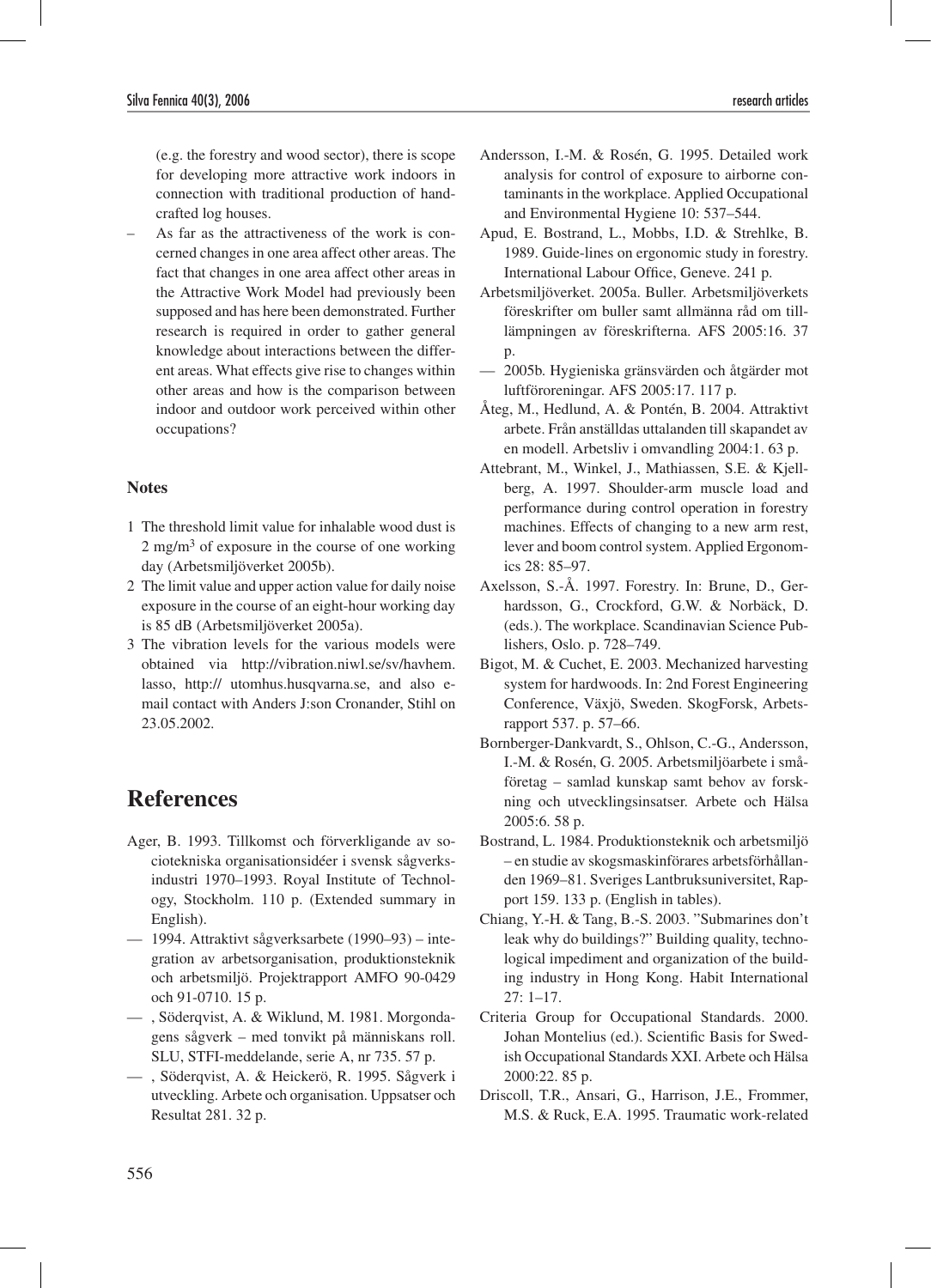fatalities in forestry and sawmill workers in Australia. Journal of Safety Research 26: 221–233.

- Espiritu, R.C. Kripke, D.F. Ancoli-Israel, S., Mowen, M.A., Mason, W.J., Fell, R.L., Klauber, M.R. & Kaplan, O.J. 1994. Low illumination experiences by San Diego adults: association with atypical depressive symptoms. Biological Psychiatry 35(6): 403–407.
- Fjaestad, B. & Wolvén, L.-E. 2005. Arbetsliv och samhällsförändring. Studentlitteratur, Lund. 382 p.
- Föreningen Svenska Timmerhus. 2001. Utveckling av timmerhusbranschen. Projektplan för 2001–03 EU Mål 1 och Mål 2. 22 p.
- Fürth, T., Holmberg, I., Larsson, O. & Raaterova, M. 2002. 80-talisterna kommer – om kollektiva egoister, livsnjutare och andra ungdomar. Konsultförlaget, Uppsala. 137 p.
- Gao, C. & Abeysekera, J. 2004. A systems perspective of slip and fall accidents on icy and snowy surfaces. Ergonomics 47: 573–598.
- Gavhed, D. 2003. Human responses to cold and wind. Karolinska Institutet, Stockholm. 72 p.
- Grönlund, A. 1992. Sågverksteknik. Del II Processer. Specialbok. Tekniska högskolan i Luleå, Luleå. 293 p.
- Haghighat, F. & Donnini, G. 1999. Impact of psychosocial factors on perception of the indoor air environment studies in 12 office buildings. Building and Environment 34: 479–503.
- Hildebrandt, V.H., Bongers, P.M., Dijk, F.J.H., v. Kemper, H.C.G. & Dul, J. 2002. The influence of climatic factors on non-specific back and neckshoulder disease. Ergonomics 45: 32–48.
- Håkansson, S.-G. 1993. Från stock till stuga. ICA Förlaget AB, Västerås. 243 p.
- Levin, J.-O. (ed.). 2000. Principer och metoder för provtagning och analys av ämnen på listan över hygieniska gränsvärden. Arbete och hälsa. National Institute for Working Life, Stockholm. 73 p.
- Jiang, Z., Shin, G., Freeman, J., Reid, S. & Mirka, G. 2005. A study of lifting tasks performed on laterally slanted ground surfaces. Ergonomics 48(7): 782–795.
- Johansson, A. 1988. Arbetets delning: stocka sågverk under omvandling 1856–1900. Arkiv förlag, Lund. 477 p.
- Kangas, K. & Markkanen, P. 2001. Factors affecting participation in wild berry picking by rural and urban dwellers. Silva Fennica 35(4): 487–495.
- Krenichyn, K. 2006. "The only place to go and be in the

city": women talk about exercise, being outdoors, and the meanings of a large urban park. Health & Place 12: 631–643.

- Leinster, P. 1992. A review of indoor air quality and its impact on the health and well-being of office workers. EUR (Brussels), 14029. Office for Official Publications of the European Communities, Luxembourg. 109 p.
- Lidén, E. 1989. Skogsmaskinägarens arbetssituation. Sveriges Lantbruksuniversitet, Rapport 178. 140 p.
- Lipscomb, H.J., Glazner, J.E., Bondy, J., Guarini, K. & Lezotte, D. 2006. Injuries from slips and trips in construction. Applied Ergonomics 37: 267–274.
- Liukkonen, T., Kauppinen, T. & Honkanen, H. 2004. Wood dust exposure among construction workers in Finland. 50 Nordiska Arbetsmiljömötet, Reykjavik, Island. Arbetarskyddsstyrelsen. p. 161–162.
- Nitteberg, M.A. 2003. Mechanised harvesting in cable operation. In: 2nd Forest Engineering Conference, Växjö, Sweden. SkogForsk, Arbetsrapport 537. p. 50–56.
- Pontén, B. 2000. Skogsarbetares arbetsliv och effektivitet – intervjuer med skogsarbetare, entreprenörer, drivningsledare och förvaltare. Abstract: Forestworkers' working-life and efficiency – interviews with forestworkers, entrepreneurs, supervisors and chiefs. Högskolan Dalarna, Rapport 12/2000. 37 p.
- Purdue, M.P., Marrett, L.D., Peters, L. & Rivers, J.K. 2001. Predictors of sunburn among Canadian adults. Preventive Medicine 33: 305–312.
- Richard, R.-B. 2005. Industrialised building systems: reproduction before automation and robotics. Automation in Construction 14: 442–451.
- Roponen, M., Seuri, M., Nevalainen, A. & Hirvonen, M.-R. 2002. Fungal spores as such do not cause nasal inflammation in mold exposure. Inhalation Toxicology 14: 541–549.
- Samuelson, I. 2003. Om bra metodik vid skadeutredningar. In: Stålbom, G. & Johansson, B. (eds.). Människan inomhus. Perspektiv på vår tids inneliv. En antologi. Formas, Stockholm. p. 229–246.
- Schaubroeck, J., Judge, T.A. & Taylor, L.A. 1998. Influences of trait negative affect and situational similarity on correlation and convergence of work attitudes and job stress perceptions across two jobs. Journal of Management 24: 553–576.
- Seltzer, J.M. 1995. Biologic contaminants. In: Seltzer, J.M. (ed.). Effects of the indoor environment on